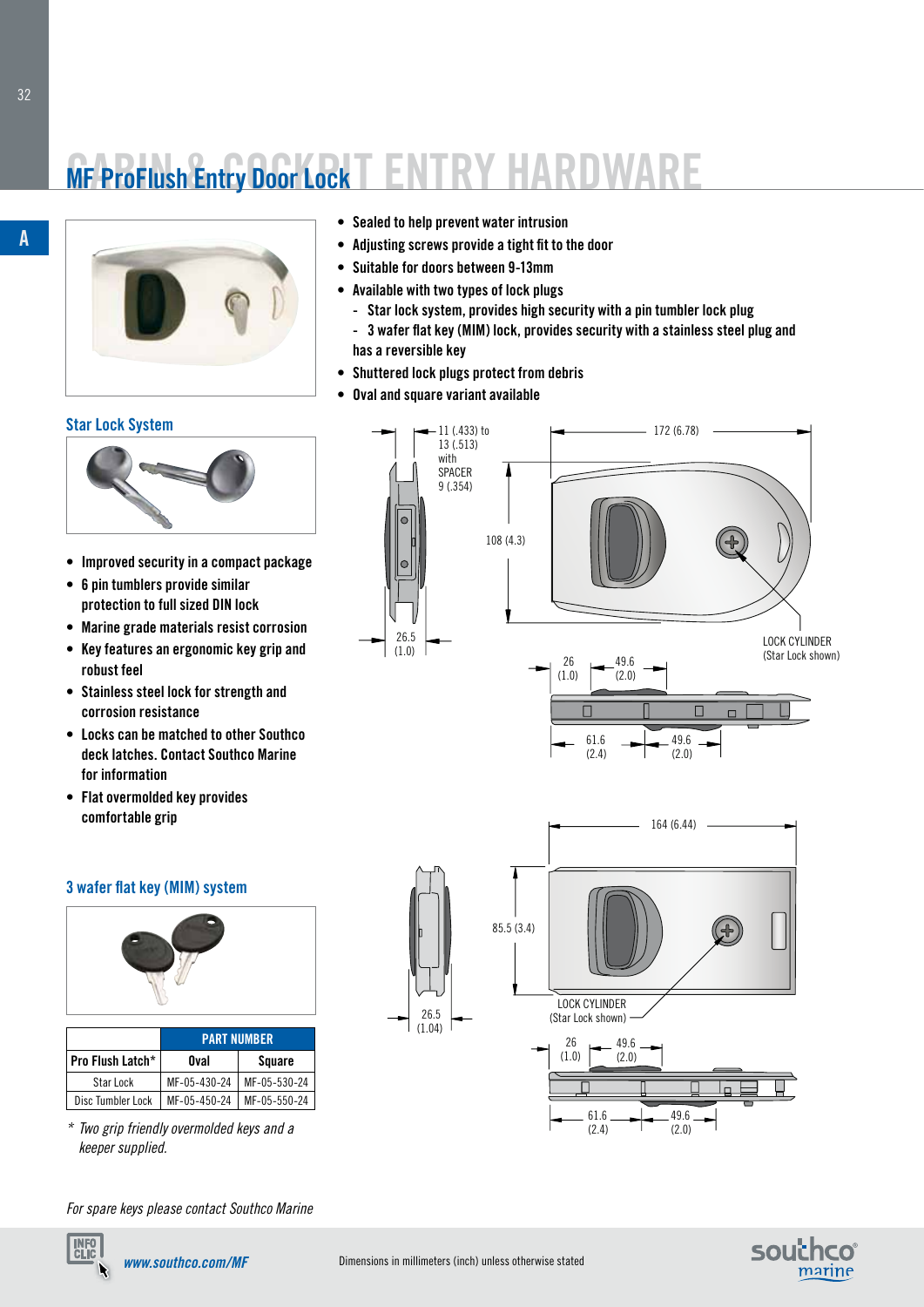# **CABIN & COCKPIT ENTR Y HAR DWARE**



with a Torx T10 tool provides gasketed seal

## **Keeper**



# **Panel Preparation**



## **Accessories**

# **Mounting Tool**

**• A keeper mounting tool is available that quickly marks the correct location for the keeper mounting screws**





| Accessories          | <b>PART NUMBER</b> |  |
|----------------------|--------------------|--|
| Oval Spacer          | MF-92-400-24       |  |
| Square Spacer        | MF-92-500-24       |  |
| <b>Mounting Tool</b> | MF-90-400-10       |  |

## **Spacer**

- **• Spacer accessory available for doors that are 10mm (.42") thick**
- **• Spacer allows use in thinner door thickness to 9mm (.35")**



# **How to determine your key combination**



**A**

*www.southco.com/MF*

**INFO**<br>CLIC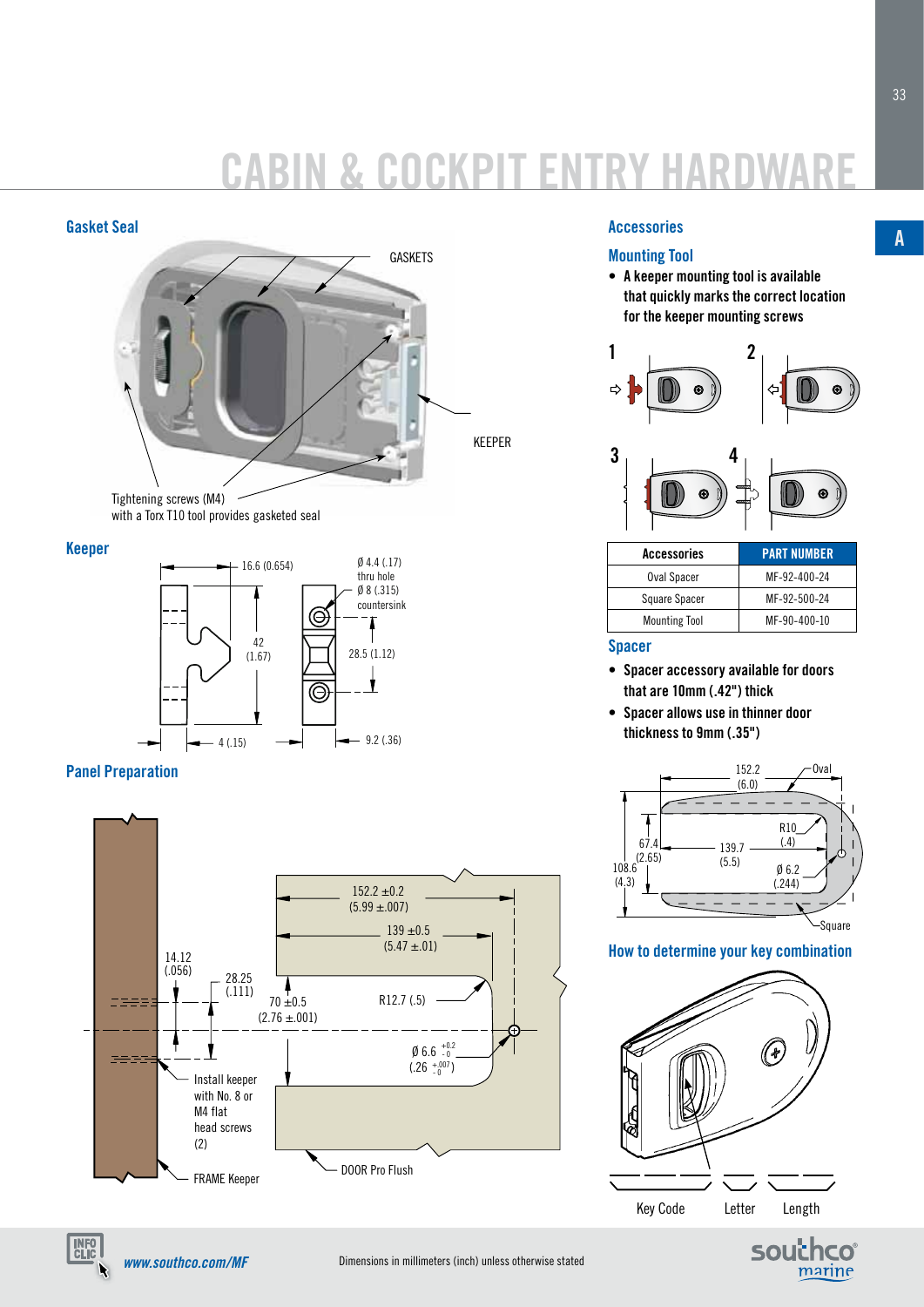# **MF Flush Entry Door Lock PIT ENTRY HARDWA**



*FLUSH with Weather proof seal*



*FLUSH with Watertight seal*





# **DOOR THICKNESS:** *12.7mm (1/2") or 10mm (3/8")* **with optional spacer.**

The popular Flush sliding-door lock allows for a wide range of movement for sliding doors. The unique, low-profile design allows for a multitude of sliding door designs, even doors that retract into the bulkhead. The flush design allows companionway doors to slide into recessed pockets without interfering with the helm station.

- **• Allows for 100 150mm (4"- 6") more door travel than traditional sliding-door lock styles**
- **• Safety lock prevents the door from being locked from the inside. To activate: turn key clockwise and remove**
- **• Shipped with striker and two keys**
- **• Locks can be matched to other Southco deck latches. Contact Southco Marine for more information**

### **Available Options:**

Sealing: Weatherproof and watertight seals. Material/Finish: Stainless Steel, Aluminum anodized, Black anodized or White powdercoat. **H** Shape: Oval or rectangular design. **D**

# **Accessories. B**

Spacer to accept a 10mm (3/8") door thinkness Mounting tool for striker

**E F** *For spare keys please contact Southco Marine*





**D H C E I G A F B**

|   | <b>Imperial</b> |                | <b>Metric</b> |
|---|-----------------|----------------|---------------|
|   | <b>Nominal</b>  | <b>Decimal</b> |               |
| A | 1/2             | .500           | 12.7          |
| B | 11/8            | 1.122          | 28.5          |
| C | 25/32           | .787           | 20            |
| D | 3 49/64         | 3.760          | 95.5          |
| E | 53/64           | .827           | 21            |
| F | 27/8            | 2.875          | 73            |
| G | 5 9/32          | 5.281          | 134           |
| H | 21/64           | .335           | 8.5           |
| ı | 15/64           | .236           | 6             |
|   | 3/4             | 1.752          | 44.5          |



**A**